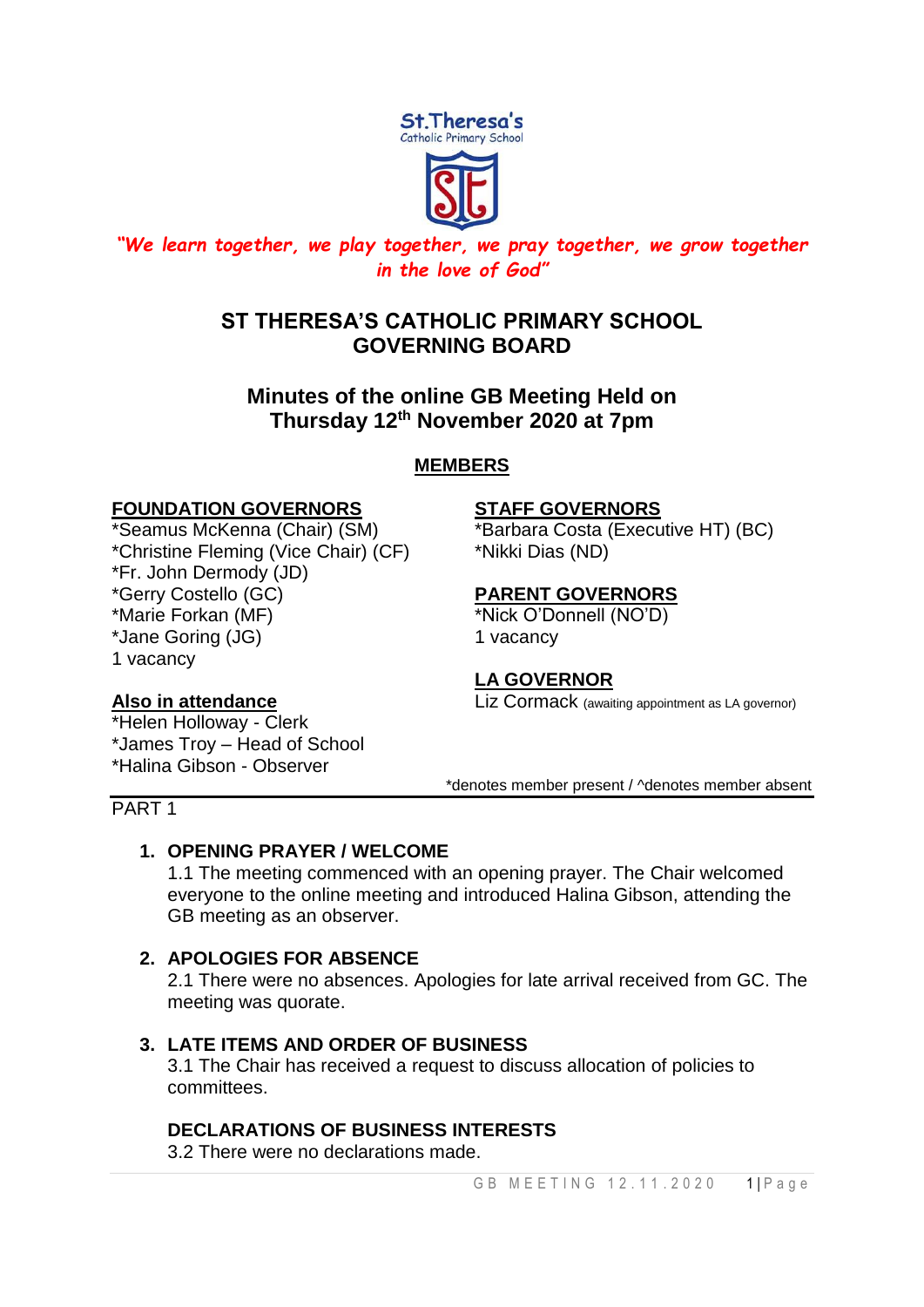#### **4. GB MEMBERSHIP**

4.1 Liz Cormack's application to become the local authority governor is ongoing. The Clerk has been informed from Barnet Governor Services that the next panel meeting to review LA governor nominations is scheduled for early December 2020.

4.2 The Chair of Governors reported he has received written confirmation of Ony's resignation from the GB as the LA Governor.

4.3 Halina Gibson has agreed to take on the role as parent governor, and her DBS application is ongoing. **ACTION: School Office**

4.4 Several attempts have been made to fill the foundation governor role including advertising in the parish newsletter. An expression of interest has been received from a governor at Our Lady of Lourdes Primary School, who is very experienced in governance. A discussion took place and the support of the GB was approved to go ahead with the application to appoint Fiona Kerin as a foundation governor at St Theresa's Primary School. The Clerk will liaise with the DoW to process the application. **ACTION: Clerk** 

#### **5. MINUTES AND MATTERS ARISING FROM THE PREVIOUS MEETING**

5.1 The Minutes of the GB meeting held on 22<sup>nd</sup> September 2020 were **APPROVED** as an accurate record subject to a typing correction on page 4, item 12, which should read "sign". The minutes will be signed by the Chair when the GB in due course. **ACTION: CoG ACTION: CoG** 

#### **5.2 MATTERS ARISING FROM GB MEETING 22/09/2020 AND NOT COVERED ON THE AGENDA**

- 5.3 Clerk to send reminder to all GB members to sign
	- ROI 2020-2021
	- KCSIE; Sept 2020
	- Governors' Code of Conduct **ACTION: Clerk**

5.4 (Minute ref: 10.1) – All Committee Chairs have set Committee meeting dates for the academic year.

5.5 (Minute ref:12.2.1) – Date for the H&S Audit to be agreed. **ACTION: NoD to liaise with EHT**

5.6 (Minute ref: 14.3) – Staff Absence Policy – All completed.

5.7 A school Fire Drill will be scheduled to take place at St Theresa's by the end of the Autumn Term. **Action: EHT Action: EHT**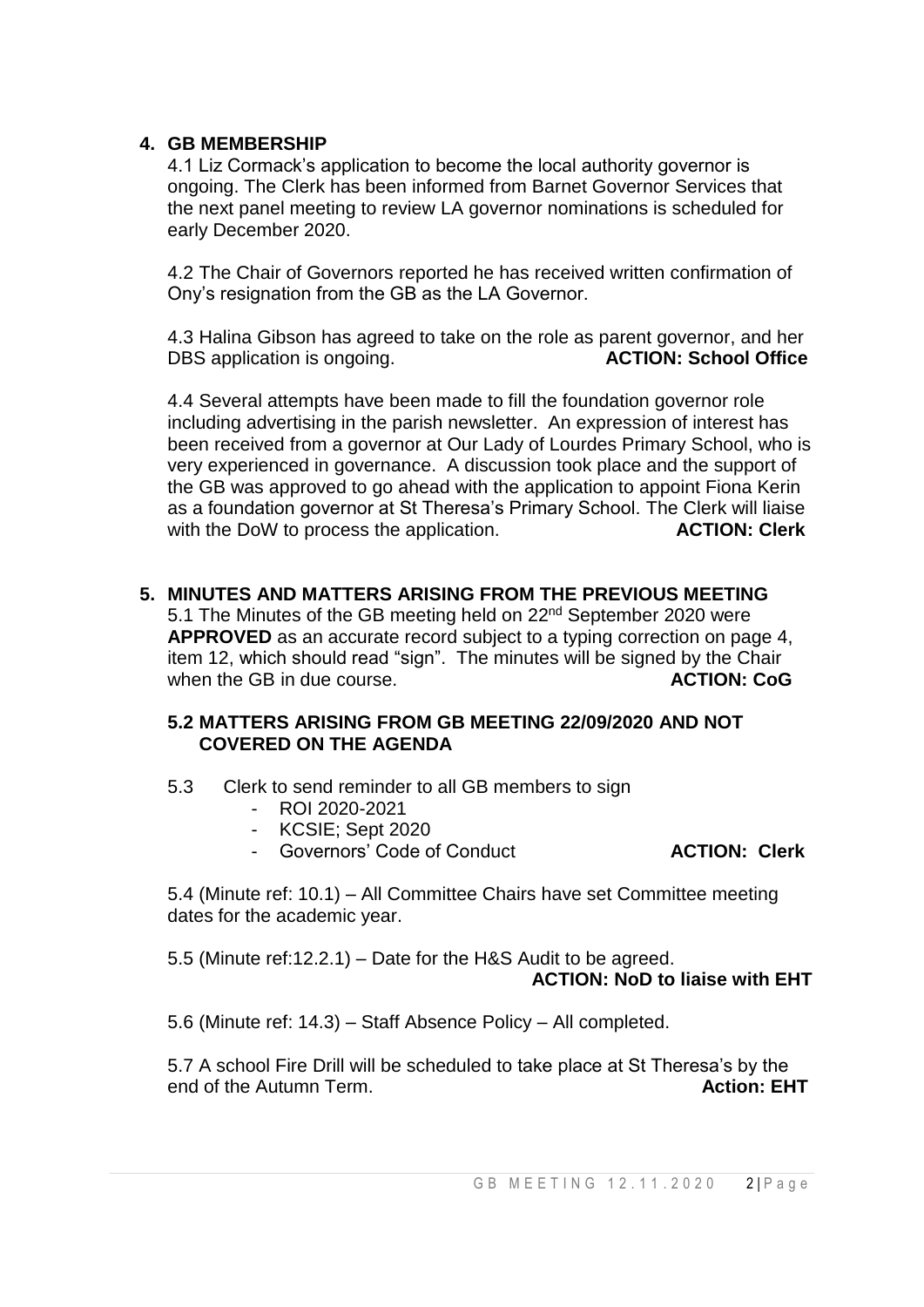### **6. EXECUTIVE HEADTEACHER'S (EHT) REPORT**

The EHT report was shared online at the meeting.

6.1 Pupil attendance across the whole school is 96.9%. Concern has been flagged up for low level attendance in year 1 at 94.4%. The attendance figures for each groups are:

|                   | <b>ATTENDANCE %</b> |
|-------------------|---------------------|
| Reception         | 96.2                |
| Year 1            | 94.4.               |
| Year <sub>2</sub> | 96.5                |
| Year <sub>3</sub> | 98.6                |
| Year 4            | 99.8                |
| Year 5            | 96.7                |
| Year 6            | 97.0                |

6.2 It was noted the Year 1 class profile is made up of 20 boys and 9 girls. There are 7 pupil premium children, 1 LAC, 22 EAL children, and 3 children with EHCP. The class teacher is currently supported by two part-time teaching assistants to meet the high level of need.

6.3 To-date there has been no confirmed cases of COIVD-19 in the school.

6.4 Staffing – see Part 2 minutes

6.5 The Risk Assessment is regularly updated and was circulated to the governors ahead of the meeting. There has been minimal change to the Risk Assessment going into the second national lockdown. Following review of the risk assessment arrangements for dismissing Year 2 and year 6 class have been changed. New guidance has also been issued on what can and can't be used in the Early Years.

6.6 Staff CPD training continues via zoom.

6.7 All after school clubs have been cancelled until after the Christmas holiday.

#### **CURRICULUM**

6.8 Baseline assessments for all pupils took place the second week of the autumn term.

6.9 The current curriculum focus is on Reading, Phonics, Writing and Maths. Other subjects such as Music, computing, French have been postponed.

6.10 Maths times-tables challenges are taking place with a local school. Sports challenges are continuing and overseen by the Head of School.

6.11 Classes are also doing topic days for example: Charlie and the Chocolate Factory; Year 5 took part in a Tudor Day.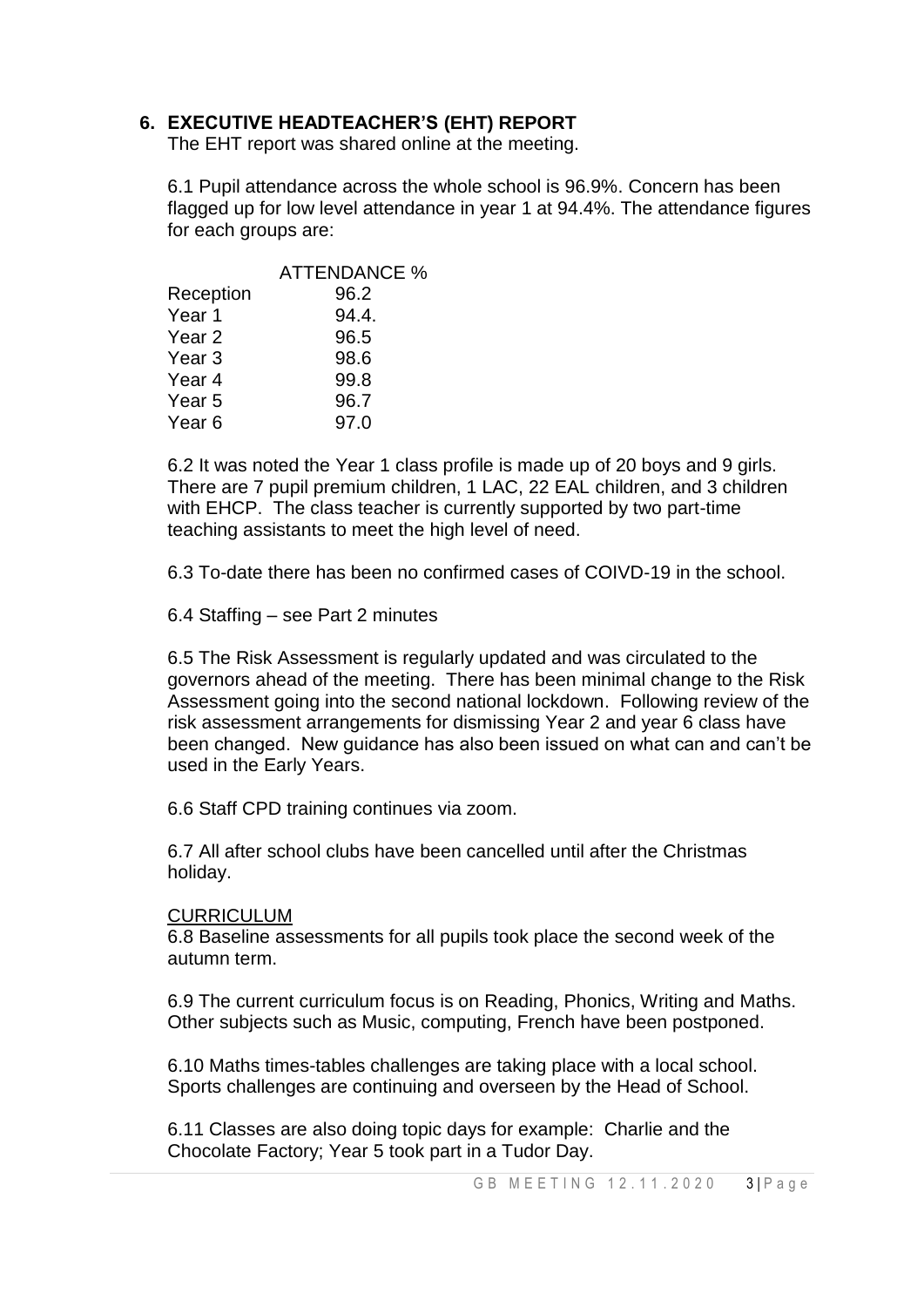### 6.12 DATA REVIEW

The data report was shared online during the meeting and report given from the Head of School.

- Year 6 repeated their assessments this week and were given Year 6 past SATs papers to complete. The headlines show the average scale score has risen from 97.89 to 102.6 in six weeks. In arithmetic the average score has increased from 19 to 25.
- In Years 3, 4 and 5 PUMA Maths assessments are being used, and for reading PIRA (Progress in Reading Assessments).
- Year 5: Reading 57% WA the expected level or above Writing 50% WA the expected level or above Maths 68% WA the expected level or above
- $\bullet$  In Year 5, 15 out of 28 pupils (54%) are working at the expected level in Reading, Writing and Maths.
- In Year 4, 11 out of 24 pupils (46%) are working at the expected level in Reading, Writing and Maths.
- In Year 3, 14 out of 24 pupils (58%) are working at the expected level in Reading, Writing and Maths. It is anticipated there will be pupils working at greater depth by the year end.

QUESTION: Do you have this year's Y3 data from Y2 (last year) R: Yes the School has the spring 2020 assessment data for every year group which was taken just ahead of the national lockdown in March 2020.

QUESTION: Do you feel confident the school has the right strategies in place to recoup the lost learning?

R: This term, due to the COVID19 social distancing measures in place, there are less Christmas activities, and therefore more time to focus on Maths, Reading, Writing and Phonics. Robust systems of support are being put in place to support children. SLT have met with teachers and looked at the data for their children, focusing on those not working at the expected level, and looking at the target areas and interventions required. Online resources are available and the teachers are working with the parents.

#### KS1 DATA

- In Year 1, 11% of the pupils are working at the expected level in Reading, Writing and Maths.
- In Year 2, 19% of the pupils working at the expected level in Reading, Writing and Maths.
- The predicted good level of development is 80%.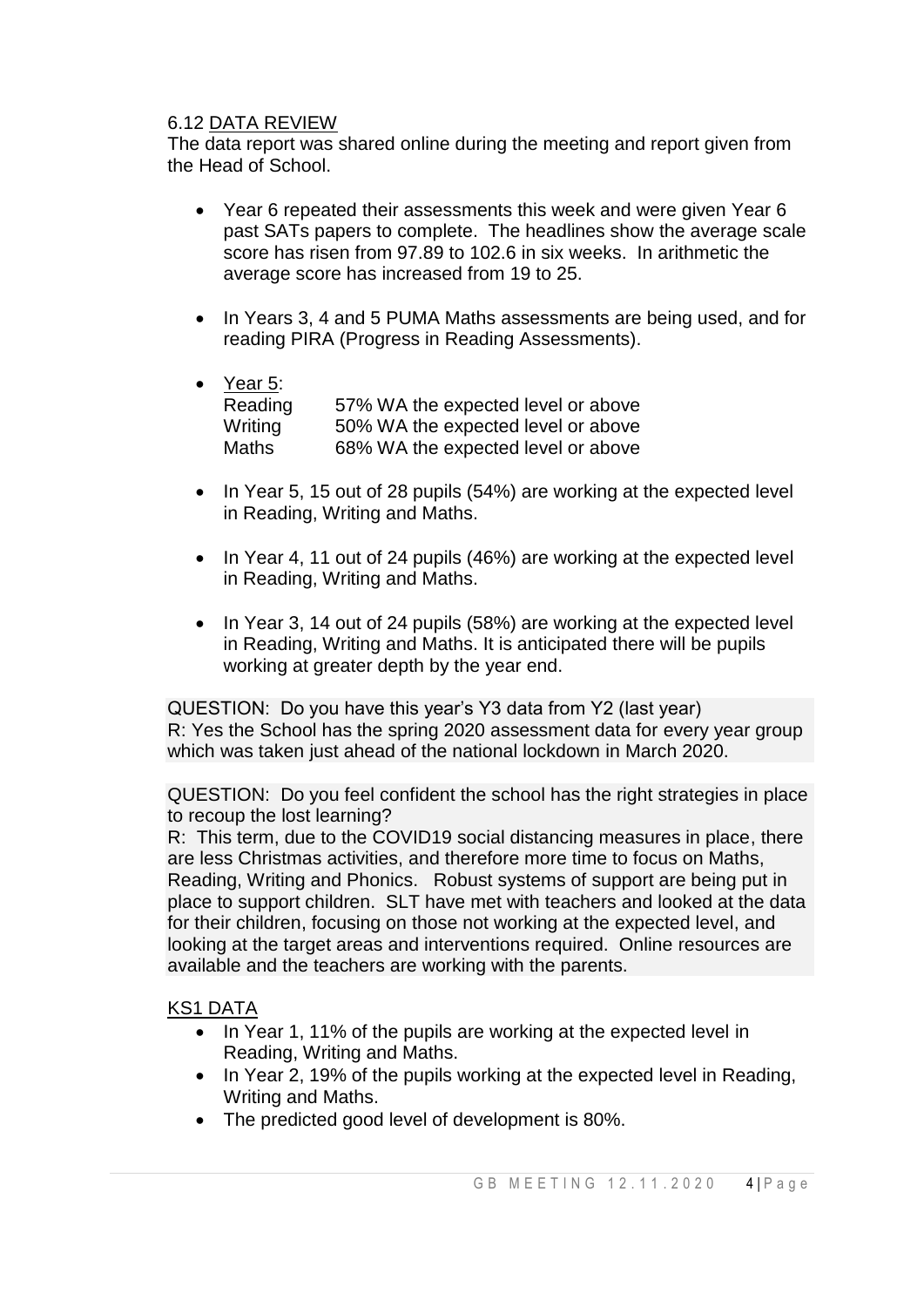• The SENDCo, an English teacher who specialises in phonics, is working with Year 1 children and the class teacher and conducting zoom meetings with year 1 parents.

QUESTION: Do you think the data from Year 1 is to do with the EAL numbers in the cohort?

R: Yes, the higher number of EAL pupils is certainly a factor, and the cohort is a challenging cohort with 3 pupils with EHCP. It was reported the Curriculum and Achievement Committee will review the Year 1 data more closely in their Committee meeting.

#### **ACTION: C&A Committee**

## 6.13 SCHOOL IMPROVEMENT PLAN

The EHT reported the SIP focus includes

- preparing for the section 48 inspection,
- all pupils to make accelerated progress,
- school staffing reflects the needs of the children,
- increase the pupil numbers of roll.- currently there are 32 children down on the school roll)

6.14 The Chair thanked all the governors for their recent responses in connection with the School Improvement Plan and reported the consensus is there will be reduced SIP plan with fewer priorities this academic year to allow for the ongoing demands of lost learning during the national lockdown and COVID-19 related risk assessments.

QUESTION: If the School goes into lockdown again, does the school have contingency planning in place? Is the online learning fit-for-purpose? R: The school recognises the request from parents for live teaching in the event of a second school lockdown; however, the Unions are one hundred percent against this due to safeguarding aspects. The school would consider using Google Class or something similar in the future.

QUESTION: In the event the learning gap doesn't close, is there any guidance from the DfE to straddle work for example, roll year 2 work into year 3? R: No. Currently the DfE expectation is all teaching to resume to normal curriculum by summer 2021.

QUESTION: Has the school received catch-up funding? R: Yes, the first tranche of catch up funding has been received and the school is still looking at how to spend the money. The catch up funding is £14k approximately.

#### **7. COMMITTEES**

#### 7.1 Terms of Reference

The Finance and Resources Committee reviewed their terms of reference and they were circulated to the GB ahead of the meeting. The others committee Terms of Reference were not received by all members of the GB so it was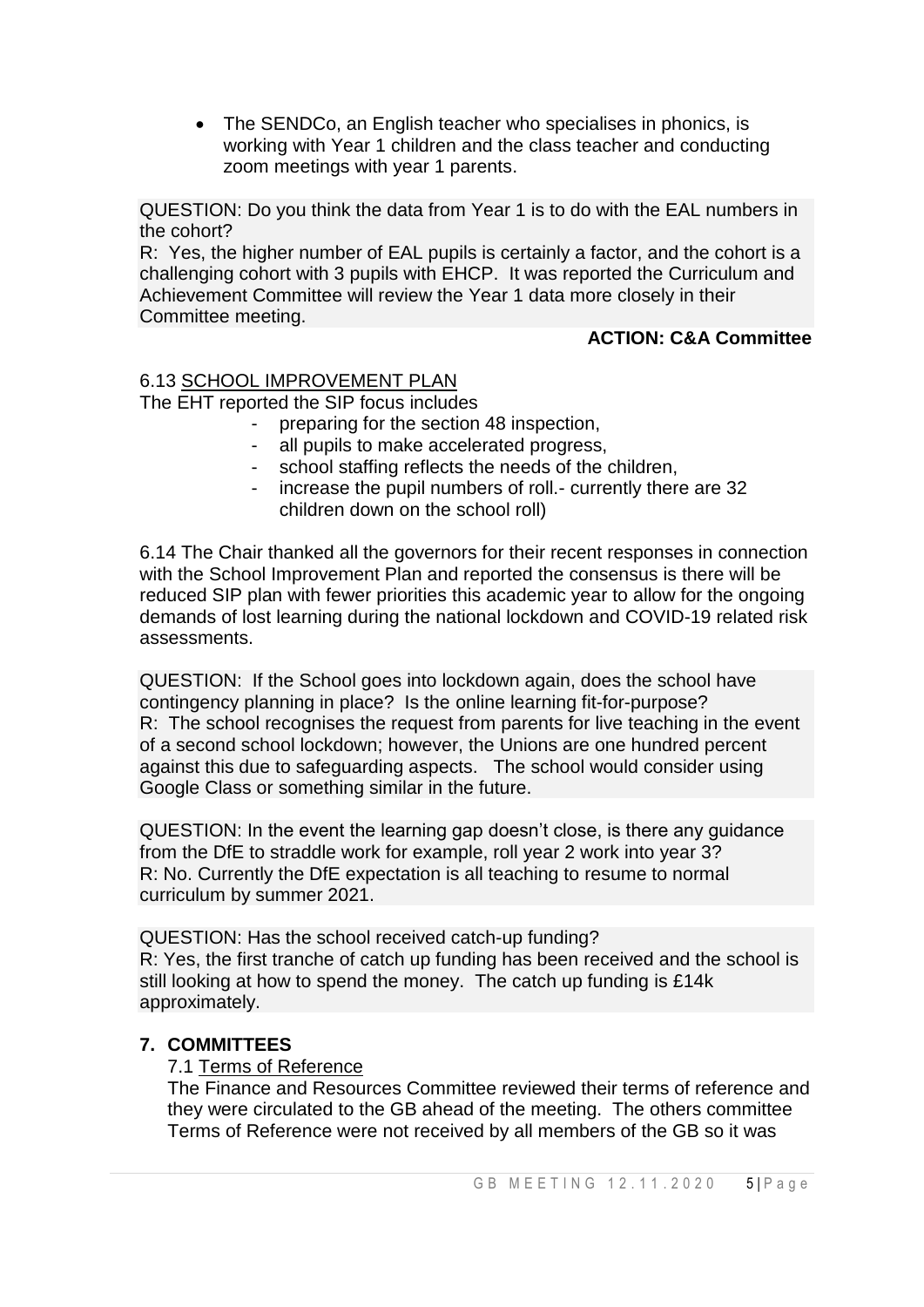agreed to carry forward all terms of reference for approval at the next GB meeting.

#### **ACTION: Clerk / agenda item**

#### **Reports from Committee Chairs**

#### 7.2 RE And Spiritual Life

The Committee are still awaiting appointment of a staff RE lead and no meeting has taken place.

#### 7.3 Finance and Resources Committee

7.3.1 The minutes of the recent meeting held on 5<sup>th</sup> November 2020 were circulated to the GB ahead of the meeting. Fr John Dermody was elected as Chair of the Committee.

7.3.2 The Committee reviewed the budget and the forecast shows £24k at year end. This surplus figure does not include all the extra expenditure related to COVID and supply cover, and reduced lettings income.

7.3.3 The Committee reviewed and commend the Financial Management Policy and the Whistle Blowing Policy to the GB.

#### 7.4 Wellbeing Committee

7.4.1 The minutes of the recent Wellbeing Committee meeting held on 19<sup>th</sup> October 2020 were circulated to the GB ahead of the meeting. Liz Cormack was elected as Chair of the Committee.

7.4.2 The Chair of the committee asked the GB to review the responsibility for review of the Complaints Policy, Grievance Policy and Governors Code of Conduct.

The GB **AGREED** the following policy responsibilities:

| Governors' Code of Conduct - Governing Board |                                             |  |  |
|----------------------------------------------|---------------------------------------------|--|--|
| Complaints Policy -                          | <b>Wellbeing Committee</b>                  |  |  |
| Grievance Policy -                           | <b>Wellbeing Committee</b>                  |  |  |
| Staff Code of Conduct -                      | <b>Curriculum and Achievement Committee</b> |  |  |

7.4.3 The committee reviewed the SIP priority looking at the mental and wellbeing of staff and pupils.

#### 7.5 Curriculum and Achievement Committee

7.5.1 No meeting has taken place. The date of the first meeting this term to be arranged.

**ACTION: Head of School** 

7.6 Admissions Committee No meeting had taken place.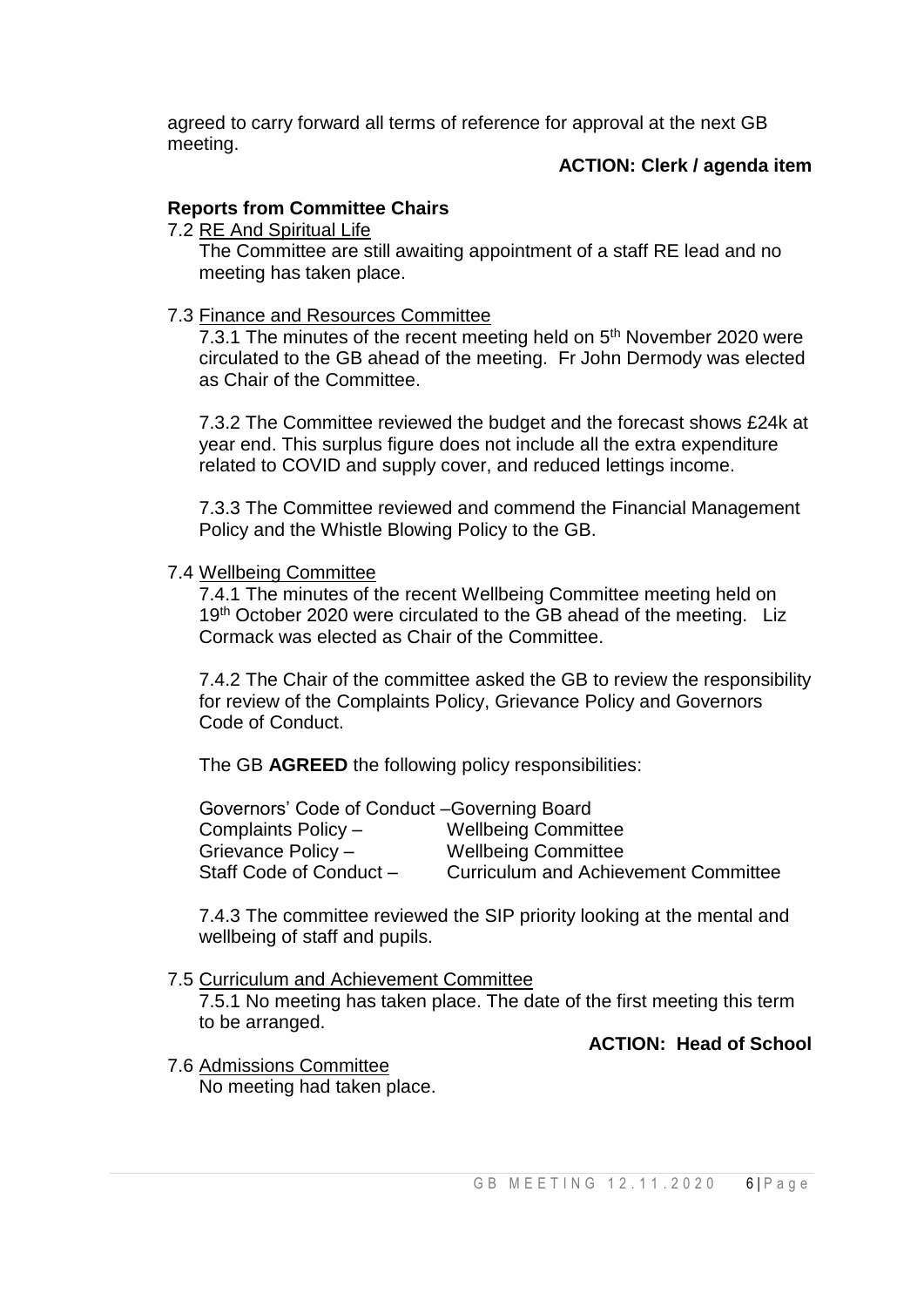#### 7.7 Pay Committee

7.7.1 The Pay Committee met in October. The EHT reported that in the absence of last year's staff appraisals, the DfE guidance was followed. This will impact on the UPR and any member of staff transferring from M6 payscale to UPR will be penalised without their staff appraisals. The Pay Committee will reconvene to address this situation.

# 7.8 HT's Performance Review Panel

Date to be arranged.

### **8. POLICIES FOR REVIEW**

8.1 The following policies were reviewed and agreed by the Finance and Resources Committee and commended to the GB. The GB **APPROVED** the

- Financial Management Policy
- Whistle Blowing Policy

#### **9. CHAIR'S ITEMS**

9.1 The Chair asked if the children were having any Christmas celebrations. The EHT reported the nativity performance will not go ahead and there will be no carol concert. Christmas lunch will take place and there will be Christmas liturgy in classes. Each class bubble will also conduct their own parties.

#### **10.PARTNERSHIP AGREEMENT**

10.1 NoD reported no follow-up meeting has taken place.

10.2 The Chair reported as FK has volunteered to join the GB at St Theresa's it will be necessary to find another governor at OLOL to take over the partnership review meetings with NoD to avoid conflict of interests.

10.3 The review date for the partnership agreement was agreed and scheduled for January 2021. However, due to the extraordinary circumstances of the national lockdown, both schools agreed they are not in a position to make any reasonable judgement to consider the impact of the partnership. The GB will need to consider do we extend the partnership agreement, and if so, for how long.

### **11.SAFEGUARDING**

JG, safeguarding link governor reported.

11.1 JG attended the Safeguarding training course on 5<sup>th</sup> November. All governors were reminded of their responsibility to read parts 1 and 2 of KCSIE. All governors must also be regularly trained on safeguarding and each governor is responsible to ensure they attend safeguarding regularly.

### **12.MARKETING THE SCHOOL**

12.1 In September 2020, the school intake was 40 pupils below capacity, and now in November 2020 the school has reduced this down to 32 vacancies. It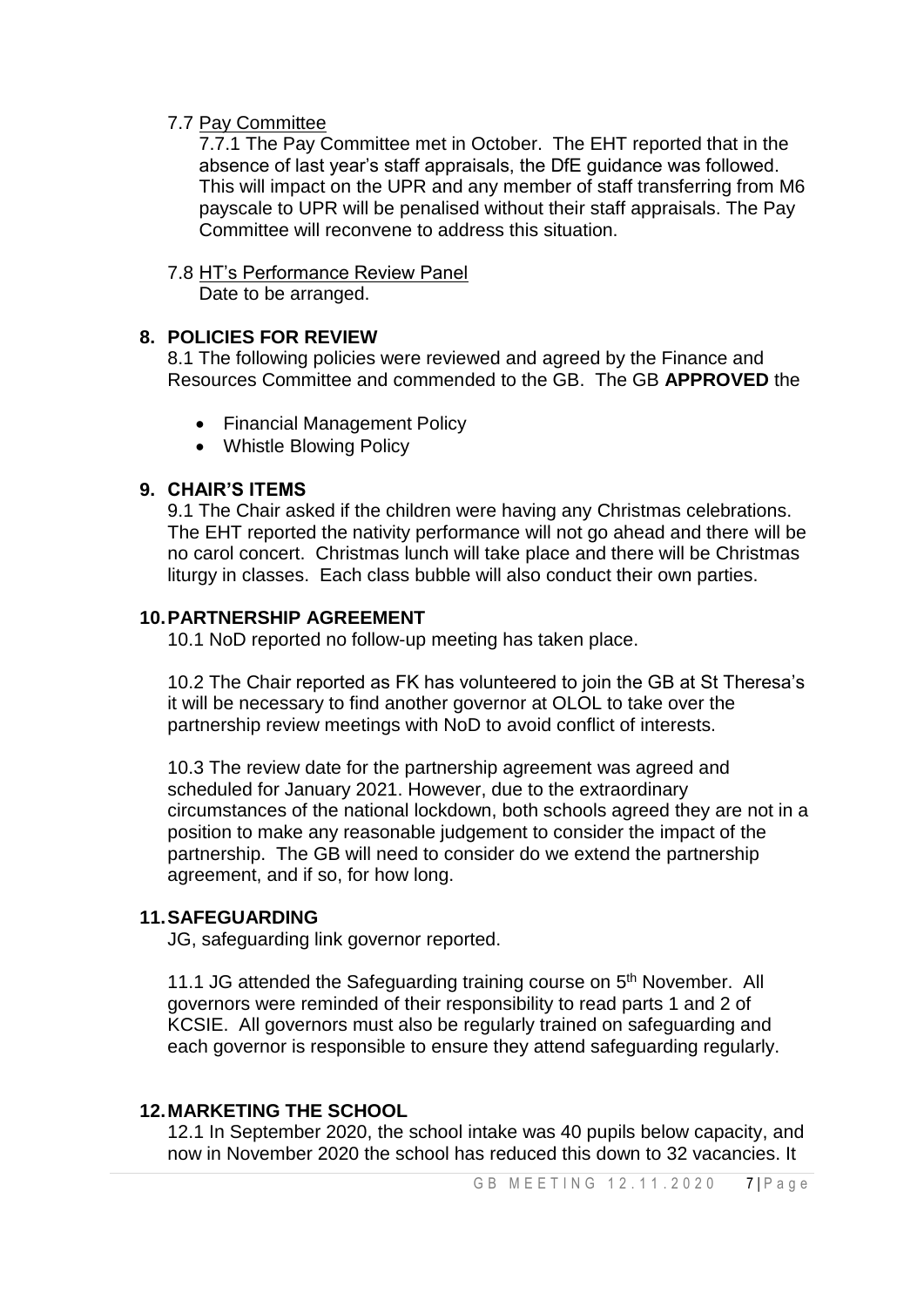was reported the Head of School has been very pro-active is recruiting pupils and managing enquiries immediately. The Chair on behalf of the GB thanked the Head of School for all his efforts.

12.2 During a discussion about marketing the school the GB the following was noted to assist with increasing the marketing of the school:

- $\triangleright$  Photographer is booked to take pictures of the school which will be published on the school website.
- $\triangleright$  A school banner is being completed.
- $\triangleright$  EHT and NoD have spoken about the expertise amongst parents who may be able to offer support in marketing the school.
- $\triangleright$  The signage outside the school is very small and in a poor position obscured by a tree. A lower sign on the pillar of the wall, with a clearer typeface was recommended.
- $\triangleright$  The Early Years area needs to be refurbished to attract potential admissions on first impressions.
- $\triangleright$  A proposal was made to use the local press to promote school achievements.
- $\triangleright$  Pupils' art work could be displayed in the local supermarket.
- $\triangleright$  Make parents more aware of the roll they can play in advertising the school.
- $\triangleright$  Encourage pupils from other faiths. It was confirmed the Certificate of Catholic practice has been removed from the admissions policy. QUESTION: How many non-Catholic pupils are on roll? R: Under 20 pupils.

12.3 The GB agreed marketing the school will be included as an action on the School Improvement Plan. Marketing the School will be revisited at the next GB meeting on 28<sup>th</sup> January 2021

#### **ACTION: Clerk / agenda item**

#### **13.FUTURE GB MEETING DATES FOR 2020-2021**

| SPRING TERM 2021 | Thursday 28th January @ 7pm<br>Thursday 4th March @ 7pm |
|------------------|---------------------------------------------------------|
| SUMMER TERM 2021 | Thursday 20th May @ 7pm<br>Thursday 8th July @ 7pm      |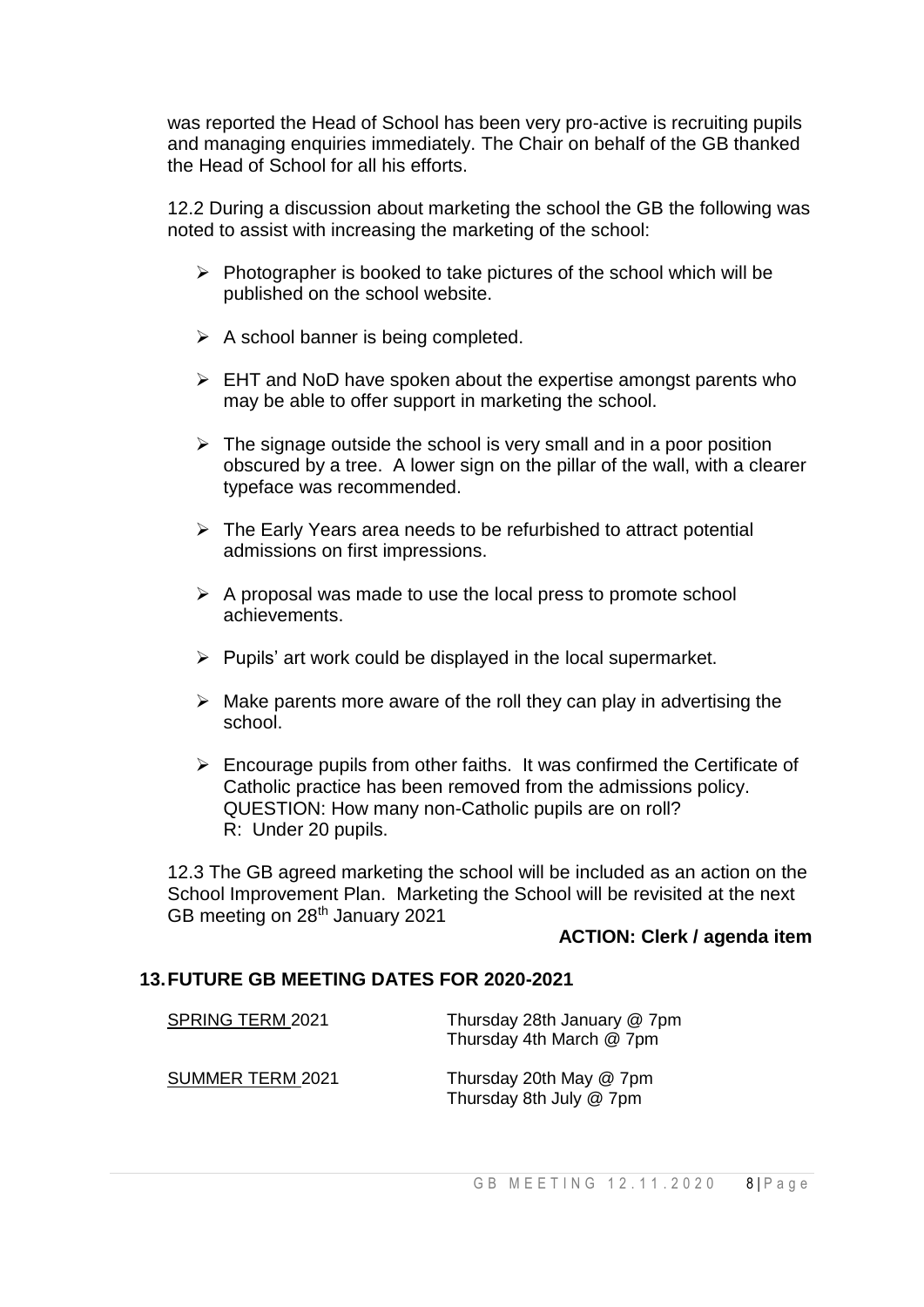# **14.ANY OTHER BUSINESS**

No items to report.

*Part 1 meeting ended at 20.58 hours. Halina Gibson left the meeting.*

*Part 2 meeting follows. .*

*Signed: \_\_\_\_\_\_\_\_\_\_\_\_\_\_\_\_\_\_\_\_\_\_\_\_\_\_\_\_\_\_\_\_ Date: \_\_\_\_\_\_\_\_\_\_\_\_\_\_\_\_\_*

 *Chair of Governors*